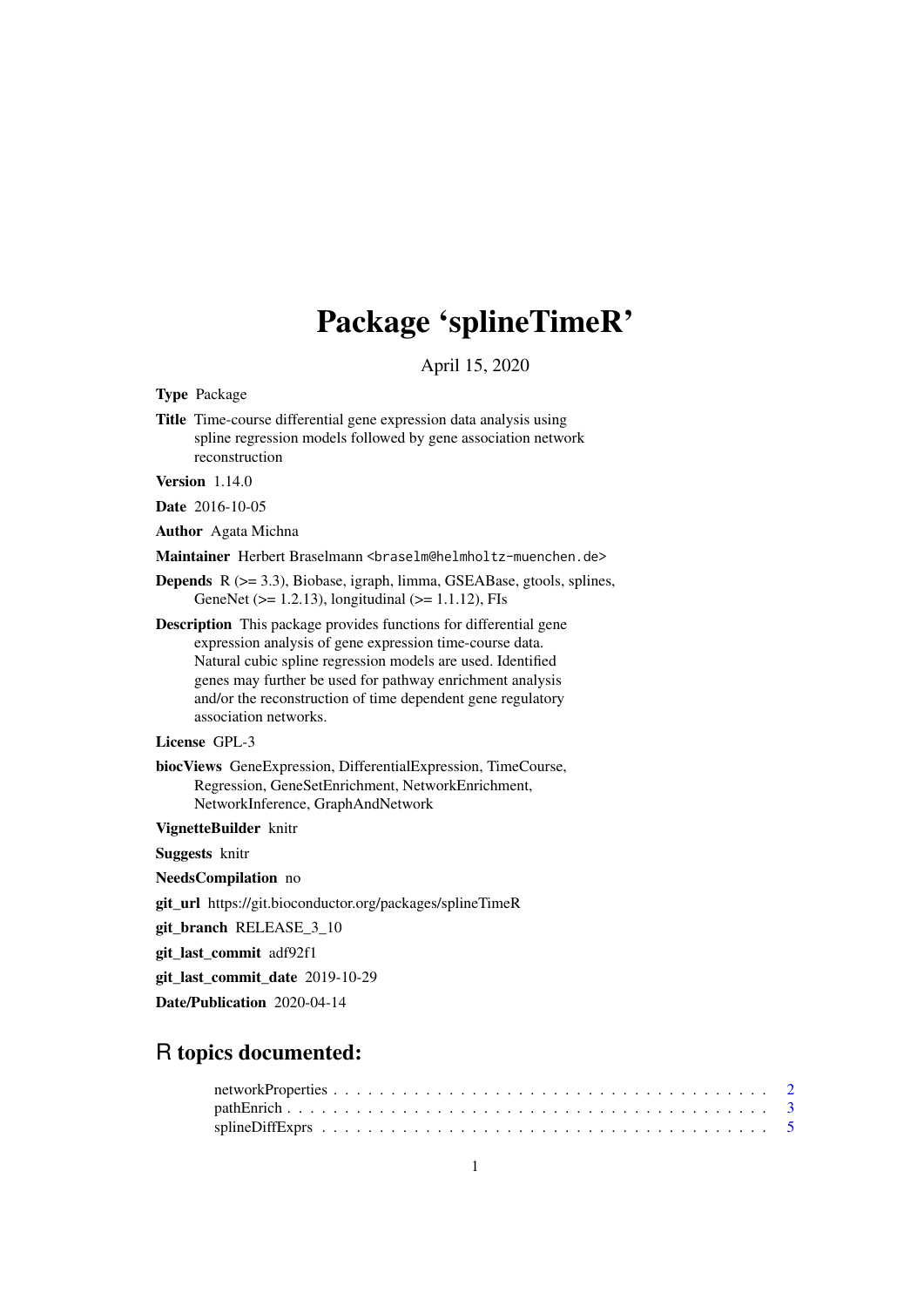#### <span id="page-1-0"></span>2 networkProperties

| Index |  |  |  |  |  |  |  |  |  |  |  |  |  |  |  |  |  |  |  |
|-------|--|--|--|--|--|--|--|--|--|--|--|--|--|--|--|--|--|--|--|

networkProperties *Scale-free properties of a network*

#### Description

Function plots degree distribution of nodes in a given network.

#### Usage

networkProperties(igr)

#### Arguments

igr an object or list of objects of class igraph

#### Details

Biological networks are thought to be scale-free. Scale-free networks follow a power-law distribution of the degrees of nodes in the network. This distribution is characterised by the degree exponent gamma, which for biological networks ranges between 2 and 3.

The function calculates the degree exponent(s) of given network(s) in comparison with degree exponents of biological networks derived from Reactome and BioGRID repositories. Both of these networks are built using functional interaction pairs extracted from mentioned repositories and provided in FIs data package (see example).

For each given igraph three types of plots are created: empirical cumulative distribution, degree distribution and power-law degree distribution on log-log scale with fitted trend line.

#### Value

A summary table containing number of nodes, number of edges and degree exponents for each given network.

Additionally two .pdf files are created. One containing empirical cumulative distribution frequency plots together with degree distributions and second with plots of power-law degree distribution on log-log scale.

#### Author(s)

Agata Michna, Martin Selmansberger

#### References

Barabasi, A. L. and Albert, R. (1999). Emergence of scaling in random networks. *Science* 286, 509-512.

Barabasi, A. L. and Oltvai, Z. N. (2004). Network biology: understanding the cell's functional organization. *Nat. Rev. Genet.* 5, 101-113.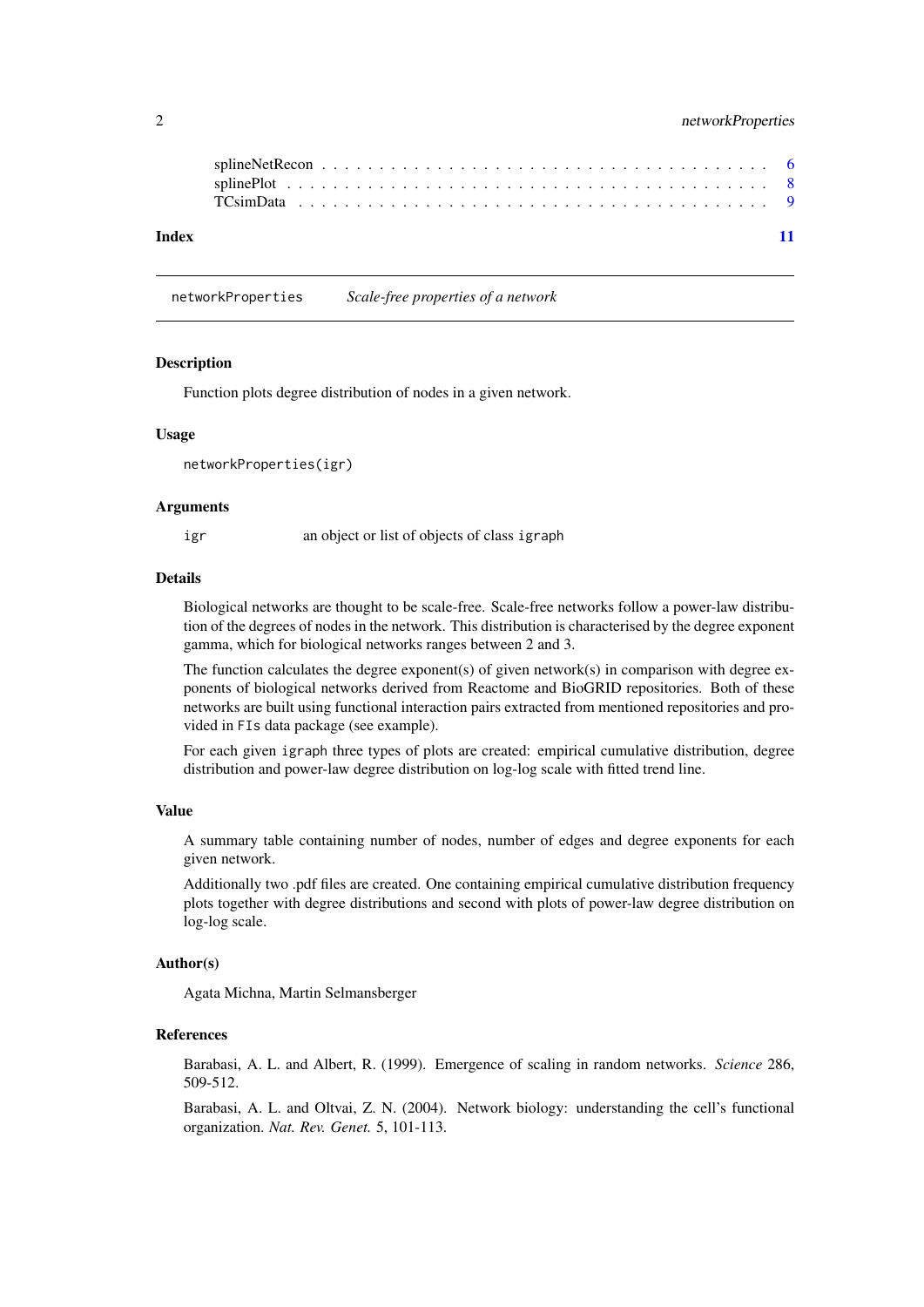#### <span id="page-2-0"></span>pathEnrich 3

#### See Also

[FIs](#page-0-0)

#### Examples

```
## load "eSetObject" containing simulated time-course data
data(TCsimData)
## reconstruct gene association networks from time-course data
igr \le splineNetRecon(eSet = TCsimData, treatmentType = "T2", cutoff.ggm = c(0.8, 0.9))
## check for scale-free properties of reconstructed networks (igraphs)
scaleFreeProp <- networkProperties(igr)
head(scaleFreeProp)
## the functional interaction pairs provided in FIs data package
library(FIs)
data(FIs)
names(FIs)
head(FIs$FIs_Reactome)
head(FIs$FIs_BioGRID)
```
pathEnrich *Pathway enrichment analysis*

#### Description

Function performs a pathway enrichment analysis of a definied set of genes.

#### Usage

```
pathEnrich(geneList, geneSets, universe=NULL)
```
#### Arguments

| geneList | vector of gene names to be used for pathway enrichment       |
|----------|--------------------------------------------------------------|
| geneSets | "GeneSetColletion" object with functional pathways gene sets |
| universe | number of genes that were probed in the initial experiment   |

#### Details

geneSets is a "GeneSetColletion" object containing gene sets from various databases. Different sources for gene sets data are allowed and have to be provided in Gene Matrix Transposed file format (\*.gmt), where each gene set is described by a pathway name, a description, and the genes in the gene set. Two examples are shown to demonstrate how to define geneSets object. See examples.

The variable universe represents a total number of genes that were probed in the initial experiment, e.g. the number of all genes on a microarray. If universe is not definied, universe is equal to the number of all genes that can be mapped to any pathways in chosen database.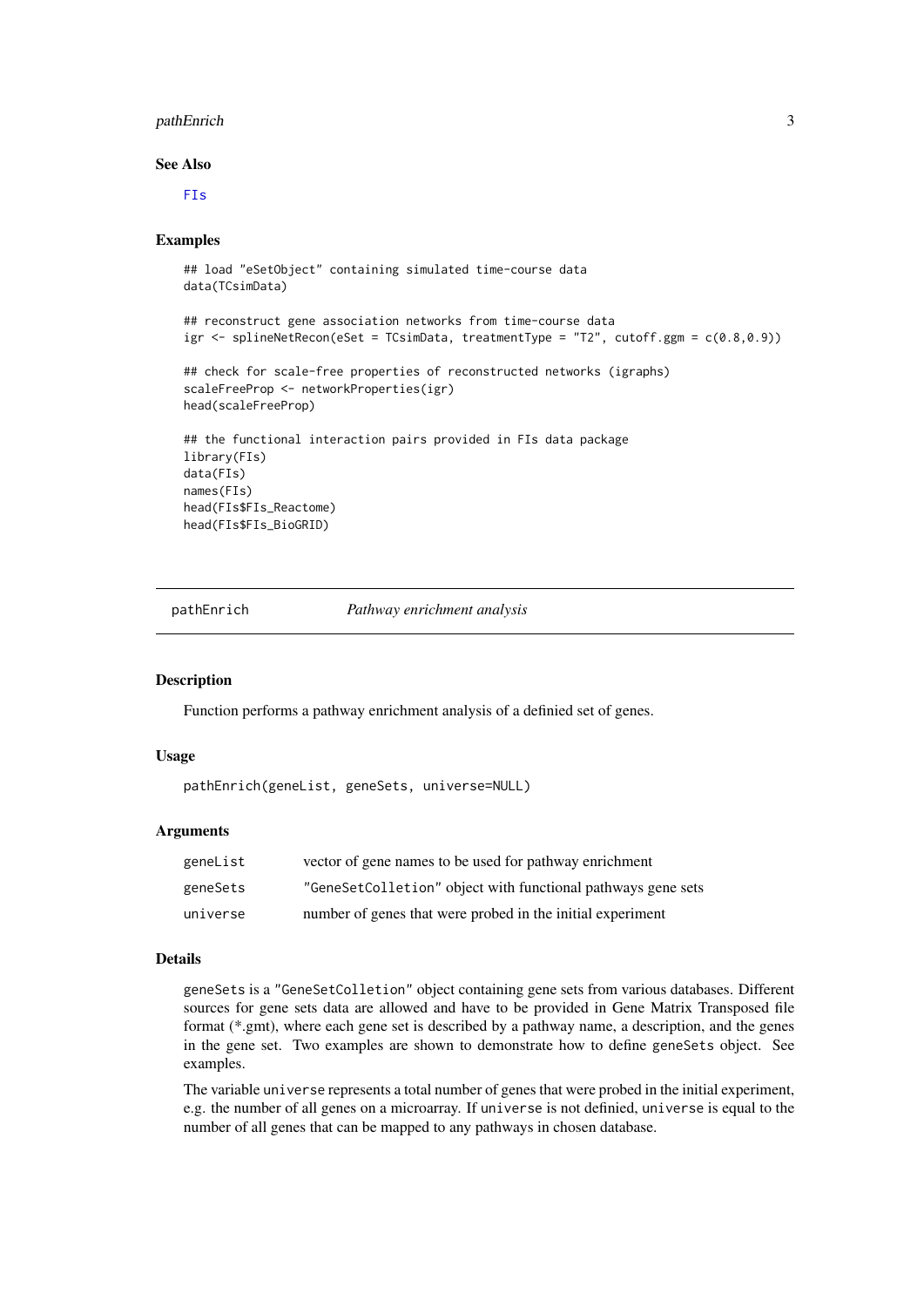#### Value

A data.frame with following columns:

| pathway                                                                | names of enriched pathways                                                                        |  |  |  |  |  |  |  |
|------------------------------------------------------------------------|---------------------------------------------------------------------------------------------------|--|--|--|--|--|--|--|
| description                                                            | gene set description (e.g. a link to the named gene set in MSigDB)                                |  |  |  |  |  |  |  |
| genes_in_pathway                                                       |                                                                                                   |  |  |  |  |  |  |  |
|                                                                        | total number of known genes in the pathway                                                        |  |  |  |  |  |  |  |
| %_match                                                                | number of matched genes refered to the total number of known genes in the<br>pathway given in $%$ |  |  |  |  |  |  |  |
| pValue                                                                 | p-value                                                                                           |  |  |  |  |  |  |  |
| adj.pValue                                                             | Benjamini-Hochberg adjucted p-value                                                               |  |  |  |  |  |  |  |
| overlap                                                                | genes from input genes list that overlap with all known genes in the pathway                      |  |  |  |  |  |  |  |
| Additionally an .txt file containing all above information is created. |                                                                                                   |  |  |  |  |  |  |  |

#### Author(s)

Agata Michna

#### References

Subramanian, A., Tamayo, P., Mootha, V. K., Mukherjee, S., Ebert, B. L., Gillette, M. A., Paulovich, A., Pomeroy, S. L., Golub, T. R., Lander, E. S. and Mesirov, J. P. (2005). Gene set enrichment analysis: A knowledge-based approach for interpreting genome-wide expression profiles. *PNAS* 102(43), 15545-15550.

<http://www.broadinstitute.org/gsea/msigdb/collections.jsp>

<http://www.reactome.org/pages/download-data/>

#### Examples

```
## Not run:
  ## Example 1 - using gene sets from the Molecular Signatures Database (MSigDB collections)
  ## Download .gmt file 'c2.all.v5.0.symbols.gmt' (all curated gene sets, gene symbols)
   ## from the Broad, http://www.broad.mit.edu/gsea/downloads.jsp#msigdb, then
   geneSets <- getGmt("/path/to/c2.all.v5.0.symbols.gmt")
   ## load "eSetObject" containing simulated time-course data
   data(TCsimData)
   ## check for differentially expressed genes
  diffExprs <- splineDiffExprs(eSetObject = TCsimData, df = 3, cutoff.adj.pVal = 0.01, reference = "T1")
   ## use differentially expressed genes for pathway enrichment analysis
  enrichPath <- pathEnrich(geneList = rownames(diffExprs), geneSets = geneSets, universe = 6536)
## End(Not run)
```

```
## Not run:
```

```
## Example 2 - using gene sets from the Reactome Pathway Database
   ## Download and unzip .gmt.zip file 'ReactomePathways.gmt.zip'
  ## ("Reactome Pathways Gene Set" under "Specialized data formats") from the Reactome website
  ## http://www.reactome.org/pages/download-data/, then
   geneSets <- getGmt("/path/to/ReactomePathways.gmt")
  data(TCsimData)
  diffExprs <- splineDiffExprs(eSetObject = TCsimData, df = 3, cutoff.adj.pVal = 0.01, reference = "T1")
  enrichPath <- pathEnrich(geneList = rownames(diffExprs), geneSets = geneSets, universe = 6536)
## End(Not run)
```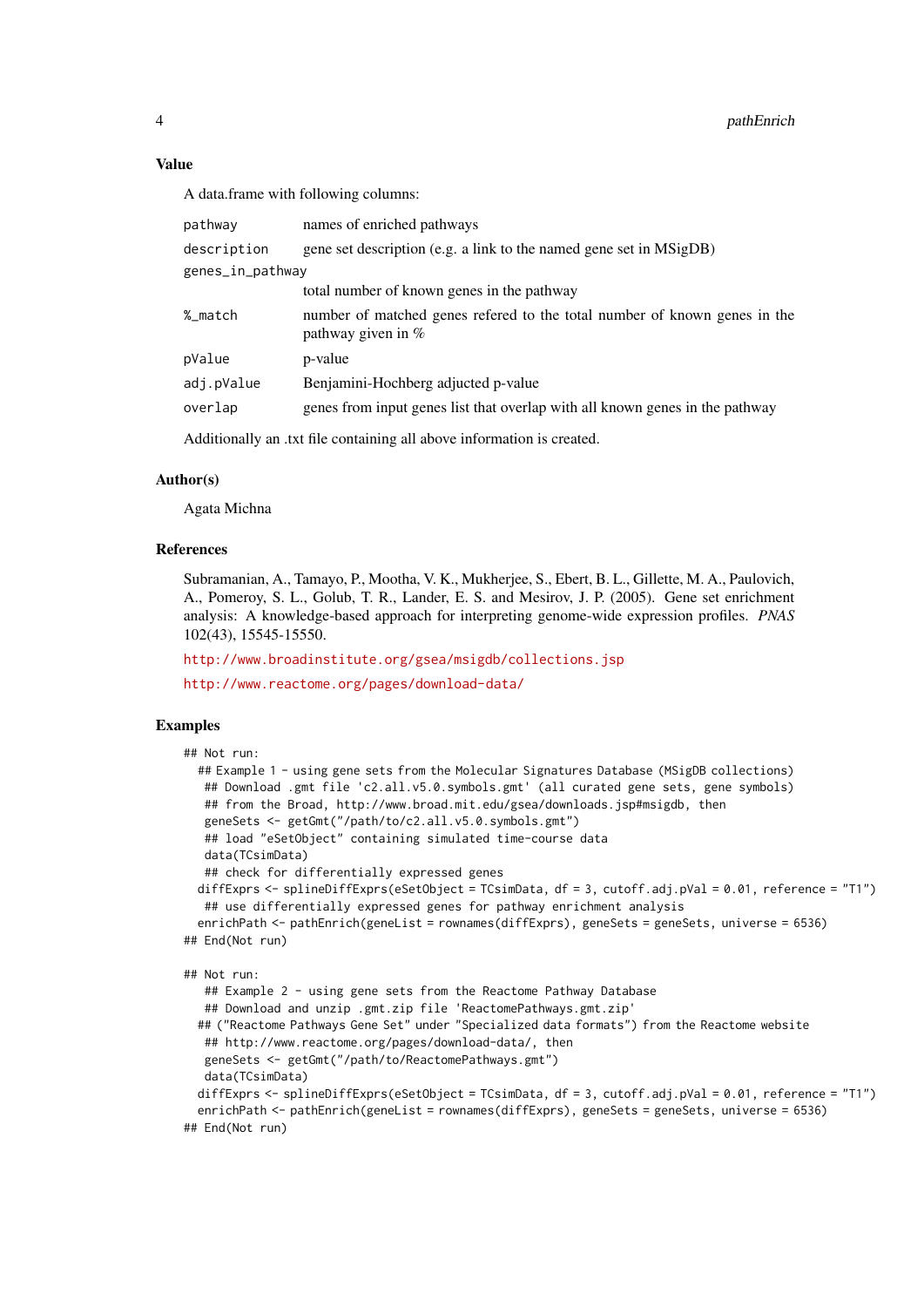```
## Small example with gene sets consist of KEGG pathways only
geneSets <- getGmt(system.file("extdata", "c2.cp.kegg.v5.0.symbols.gmt", package="splineTimeR"))
data(TCsimData)
diffExprs <- splineDiffExprs(eSetObject = TCsimData, df = 3, cutoff.adj.pVal = 0.01, reference = "T1")
enrichPath <- pathEnrich(geneList = rownames(diffExprs), geneSets = geneSets, universe = 6536)
```
splineDiffExprs *Differential expression analysis based on natural cubic spline regression models for time-course data*

#### Description

The function compares time dependent behaviour of genes in two different groups. Applying empirical Bayes moderate F-statistic on differences in coefficients of fitted natural cubic spline regression models, differentially expressed in time genes are determined. The function is a wrapper of other R-functions to simplify differential expression analysis of time-course data.

#### Usage

```
splineDiffExprs(eSetObject, df, cutoff.adj.pVal=1, reference, intercept=TRUE)
```
#### Arguments

| ExpressionSet object of class ExpressionSet containing log-ratios or log-<br>values of expression for a series of microarrays |
|-------------------------------------------------------------------------------------------------------------------------------|
| number of degrees of freedom                                                                                                  |
| cutoff.adj.pVal                                                                                                               |
| Benjamini-Hochberg adjusted p-value cut-off                                                                                   |
| character defining which treatment group should be considered as reference                                                    |
| if TRUE, F-test includes all parameters; if FALSE, F-test includes shape parame-<br>ters only; default is TRUE                |
|                                                                                                                               |

#### Details

The function fits a temporal trend using a natural cubic spline regression to simulate nonlinear behaviour of genes over time.

The input eSetObject must be provided as an object of class ExpressionSet which contains SampleName, Time, Treatment and if applicable Replicates variables (columns) included in the phenotypic data of the eSetObject (pData(eSetObject)). Two types of Treatment defining two groups to compare have to be definied.

Replicates are not required. The time points for compared treatment groups should be identical.

User has to define number of degrees of freedom (df) for the spline regression model. Choosing effective degrees of freedom in range 3-5 is reasonable.

Time dependent differential expression of a gene is determined by the application of empirical Bayes moderate F-statistics on the differences of coefficient values of the fitted natural cubic spline regression models for the same gene in the two compared treatment groups. In other words, comparing the coefficient values of the fitted splines in both groups allows the detection of differences in the shape of the curves, which represent the gene expressions changes over time. Ouptut table containing Benjamini-Hochberg adjusted p-value (adj.P.Value) is used to define differentially expressed genes. The default value for cutoff.adj.pVal is set to 1, which means that all genes are included in output table.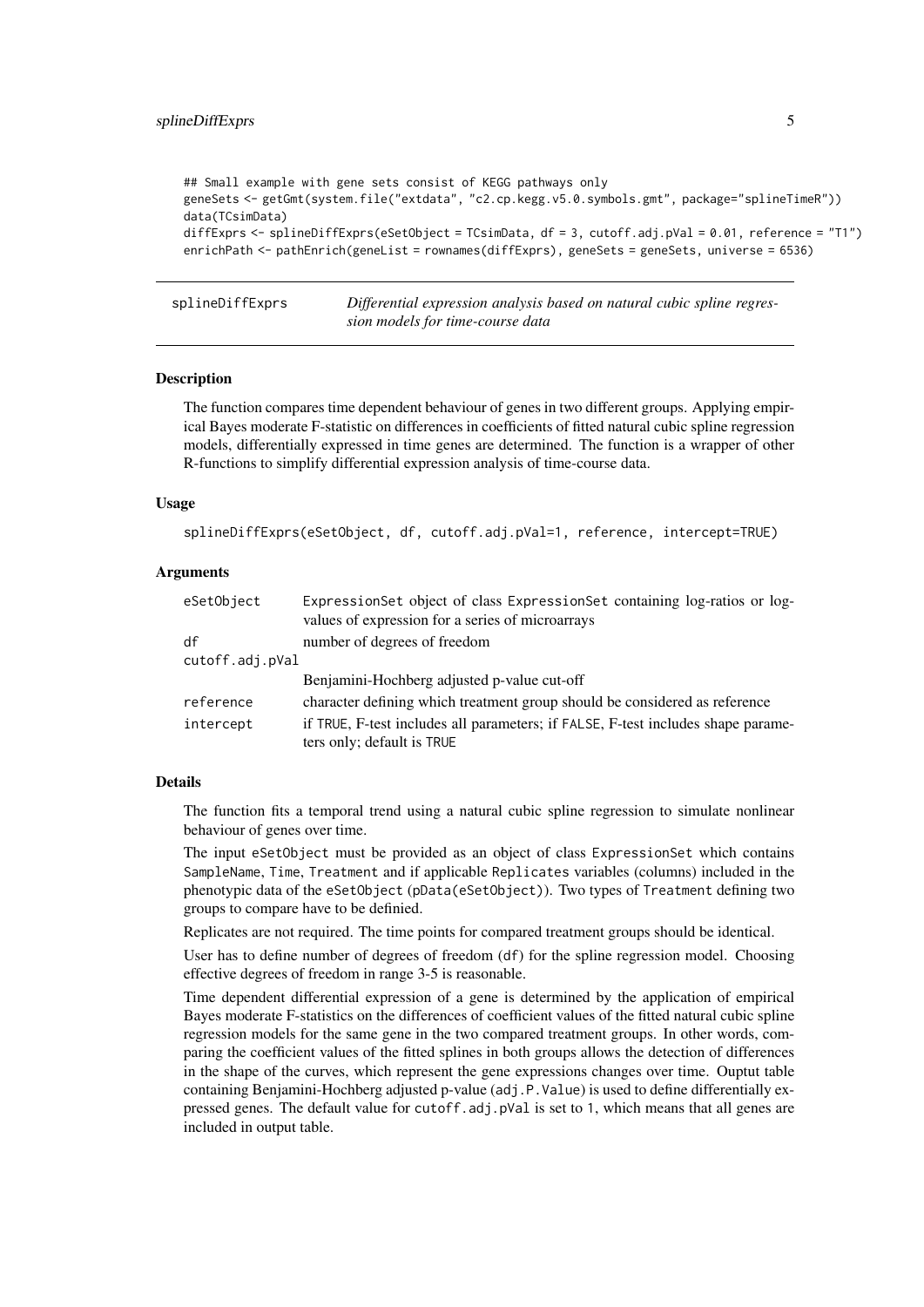#### Value

A data.frame with rows defining names/IDs of differentially expressed genes and additional columns described below.

The first columns contain all feature data of the eSetObject (fData(eSetObject)), if any feature data were defined. Otherwise, only one column row\_IDs, containing the row names is created. The  $b_0$ ,  $b_1, \ldots, b_m$  coefficients correspond to the reference model parameters. The  $d_0$ ,  $d_1, \ldots, d_m$ d\_m coefficients represent the differences between the reference model parameters and the model parameters in the compared group. AveExprs refers to the average log2-expression for a probe (representing a gene) over all arrays. The F column contains moderate F-statistics, P.Value raw p-value and adj.P.Value Benjamini-Hochberg adjusted p-value.

#### Author(s)

Agata Michna

#### See Also

[limma](#page-0-0)

#### Examples

```
## load "eSetObject" containing simulated time-course data
data(TCsimData)
pData(TCsimData)
```

```
## define function parameters
df \leq -3cutoff.adj.pVal <- 0.01
reference <- "T1"
intercept <- TRUE
```

```
diffExprs <- splineDiffExprs(eSetObject = TCsimData, df, cutoff.adj.pVal, reference, intercept)
head(diffExprs,3)
```
splineNetRecon *Network reconstruction based on partial correlation method with shrinkage approach*

#### **Description**

splineNetRecon reconstructs gene association networks from time-course data. Based on given object of class ExpressionSet, longitudinal data object is created. Subsequantly the function estimates edges using partial correlation method with shrinkage approach applying ggm.estimate.pcor and network.test.edges functions. As a result an object or list of object of class igraph is created.

#### Usage

```
splineNetRecon(eSetObject, treatmentType, probesForNR="all",
           cutoff.ggm=0.8, method="dynamic", saveEdges=FALSE)
```
<span id="page-5-0"></span>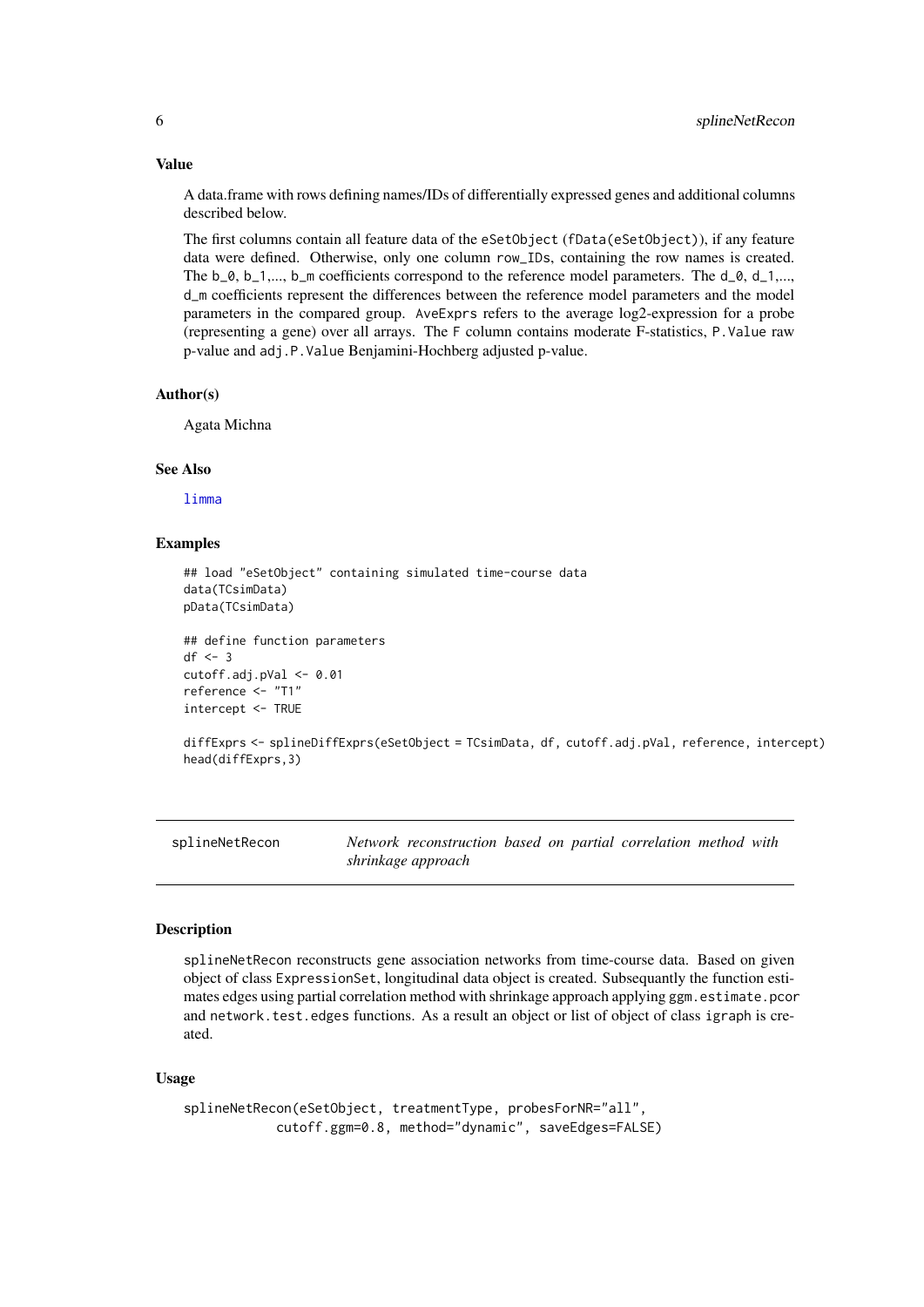#### splineNetRecon 7

#### Arguments

| eSetObject    | ExpressionSet object of class ExpressionSet containing log-ratios or log-<br>values of expression for a series of microarrays                  |
|---------------|------------------------------------------------------------------------------------------------------------------------------------------------|
| treatmentType | a character string containing a type of Treatment defining samples considered<br>for network reconstruction                                    |
| probesForNR   | a vector of character string containing names/IDs used for network reconstruc-<br>tion                                                         |
| cutoff.ggm    | number or vector of numbers between 0 and 1 defining cutoff for significant<br>posterior probability; default value is 0.8                     |
| method        | method used to estimate the partial correlation matrix; available options are<br>"static" and "dynamic" (default) - both are shrinkage methods |
| saveEdges     | if TRUE, .Rdata file with all edges is created; default is FALSE                                                                               |

#### Details

The input eSetObject must be provided as an object of class ExpressionSet which contains SampleName, Time, Treatment and if applicable Replicates variables (columns) included in the phenotypic data of the eSetObject (pData(eSetObject)). Two types of Treatment defining two groups to compare have to be definied.

Gene association network reconstruction is conducted for a selected type of Treatment. This allows to find regulatory association between genes under a certain condition (treatment). First, a longitudinal data object of the gene expression data with possible repicates is created. This object is used to estimate partial correlation with selected shrinkage method ("dynamic" or "static") with the ggm.estimate.pcor function (for details see ggm.estimate.pcor function help). Finally, the network.test.edges function estimates the probabilities for all possible edges and lists them in descending order (for details see network.test.edges help).

cutoff.ggm can be a single number or a vector of numbers. If more than one value for cutoff.ggm is definied than function returns a list of objects of class igraph for each definied cutoff.ggm value. Otherwise a single object of class igraph with one selected probability is returned.

#### Value

An object or list of objects of class igraph.

If saveEdges is TRUE, .Rdata file with all possible edges is created.

#### Author(s)

Agata Michna

#### See Also

<http://strimmerlab.org/software/genenet/> <http://strimmerlab.org/software/longitudinal/>

#### Examples

```
## load "eSetObject" containing simulated time-course data
data(TCsimData)
```
## define function parameters treatmentType = "T2"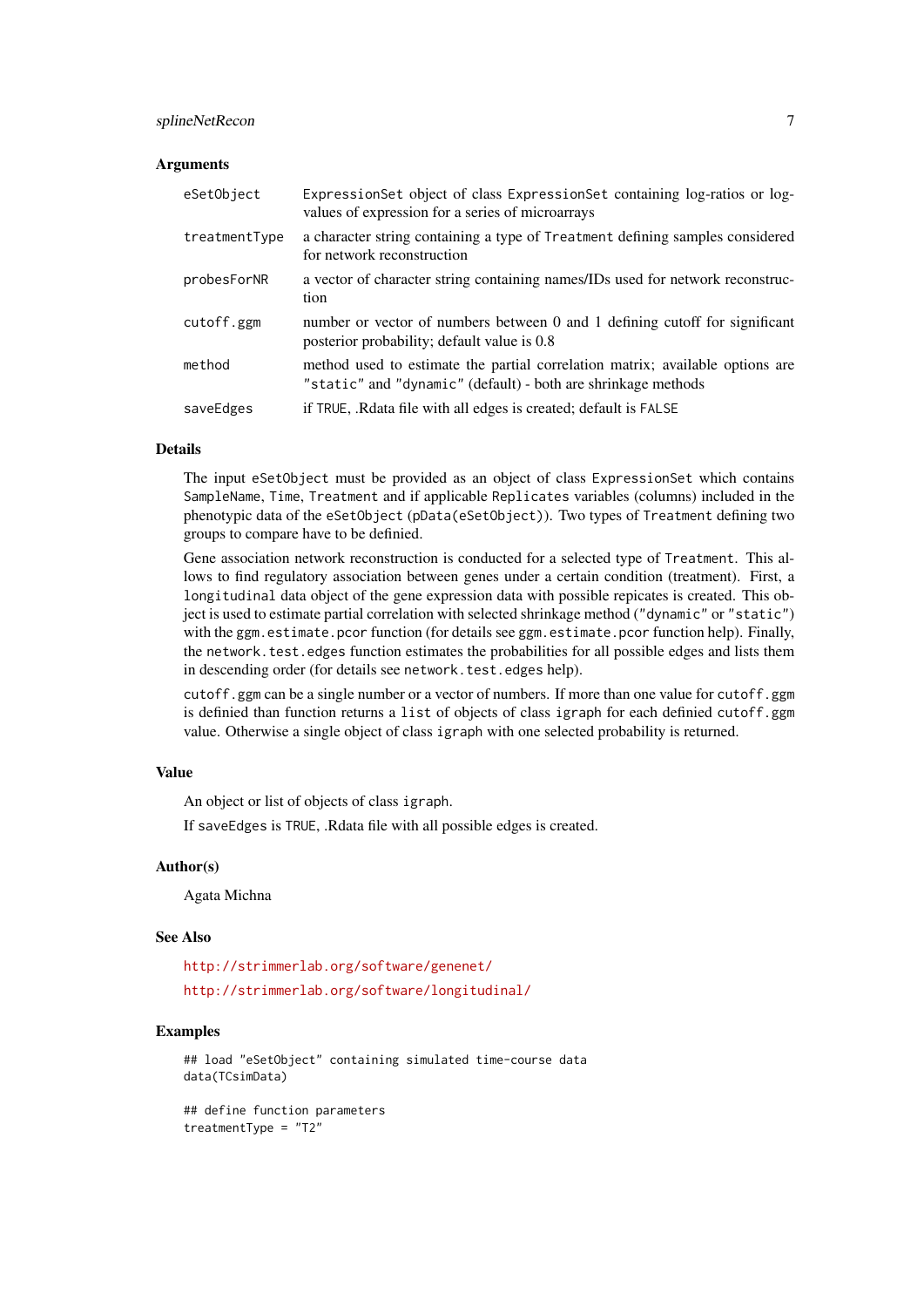```
probesForNR = "all"
cutoff.ggm = 0.8method = "dynamic"
## reconstruct gene association network from time-course data
igr <- splineNetRecon(eSetObject = TCsimData, treatmentType, probesForNR, cutoff.ggm, method)
plot(igr, vertex.label = NA, vertex.size = 3)
```
#### splinePlot *Plot spline regression curves of time-course data*

#### Description

Function visualises time dependent behaviour of genes in two compared groups. The natural cubic spline regression curves fitted to discrete, time dependent expression data are plotted. One plot shows two curves - representing the reference group and the compared group, respectively. See also splineDiffExprs function.

#### Usage

```
splinePlot(eSetObject, df, reference, toPlot="all")
```
#### Arguments

| eSetObject | ExpressionSet object of class ExpressionSet containing log-ratios or log-<br>values of expression for a series of microarrays |
|------------|-------------------------------------------------------------------------------------------------------------------------------|
| df         | number of degrees of freedom                                                                                                  |
| reference  | character defining which treatment group should be considered as reference                                                    |
| toPlot     | vector of genes to plot; defalut is $toPlot = "all"$                                                                          |

#### Details

The input eSetObject must be provided as an object of class ExpressionSet which contains SampleName, Time, Treatment and if applicable Replicates variables (columns) included in the phenotypic data of the eSetObject (pData(eSetObject)). Two types of Treatment defining two groups to compare have to be definied.

Replicates are not required. The time points for compared treatment groups should be identical.

User has to define number of degrees of freedom (df) for the spline regression model. Choosing effective degrees of freedom in range 3-5 is reasonable.

Genes to plot, given as a vector of characters, can be selected by the user. Provided names have to be a part of a row name vector of eSetObject (rownames(exprs(eSetObject))). If genes to plot are not definied, all genes are plotted.

#### Value

A .pdf file containing plots for chosen genes.

#### Author(s)

Agata Michna

<span id="page-7-0"></span>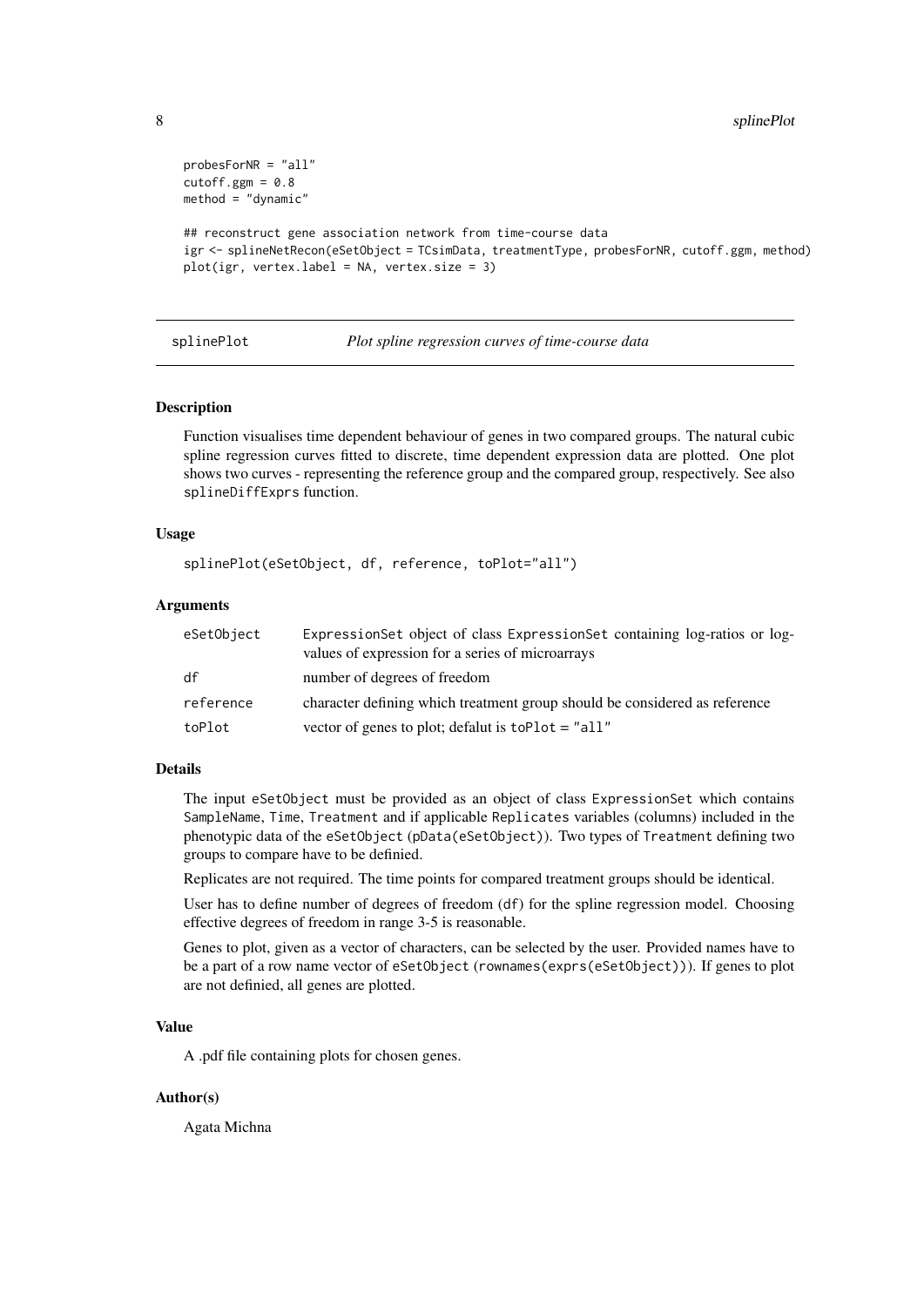#### <span id="page-8-0"></span>TCsimData 9

#### See Also

[limma](#page-0-0)

#### Examples

```
## load "eSetObject" object containing simulated time-course data
data(TCsimData)
pData(TCsimData)
## define function parameters
df \leftarrow 3reference <- "T1"
toPlot <- rownames(TCsimData)[1:10]
splinePlot(eSetObject = TCsimData, df, reference, toPlot)
```
TCsimData *Simulated time-course gene expression data set*

#### Description

Simulated data set of gene expression temporal profiles of 2000 genes. Data contain expression values in 8 time points after applying 2 differrent types of perturbation/treatment ("T1" and "T2").

#### Usage

data(TCsimData)

#### Format

An object of class ExpressionSet with 2000 observations per time point and perturbation/treatment. Phenotypic data of the object (pData(TCsimData)) contain 4 columns with the following variables:

SampleName names of the samples

Time time points when samples were collected

Treatment types of treatment

Replicate names of replicates

#### Details

Simulation experiments were conducted using GeneNetWeaver (GNW), an open-source simulator for the DREAM challenges. The *in silico* expression data were simulated based on the network structure of a 2000-gene sub-network from the Reactome functional interaction network. The subnetwork was converted to a dynamical network model without autoregulatory interactions (selfloops). The data were simulated based on the *"ODEs"* model. Two types of time-series experiments were chosen: *"Time Series as in DREAM4"* and *"Multifactorial"*. Gene expression data were simulated for 48 time points after perturbations. For more details see GNW User Manual.

The names of *"Time Series as in DREAM4"* and *"Multifactorial"* simulation experiments were changed to "T1" and "T2", respectively. From the generated data sets, eight time points are provided (1, 4, 8, 16, 24, 32, 40 and 48). The numbers correspond to the same time units after perturbation (e.g. minutes, hours, days, ect.). Replicates for both time-course experiments were generated by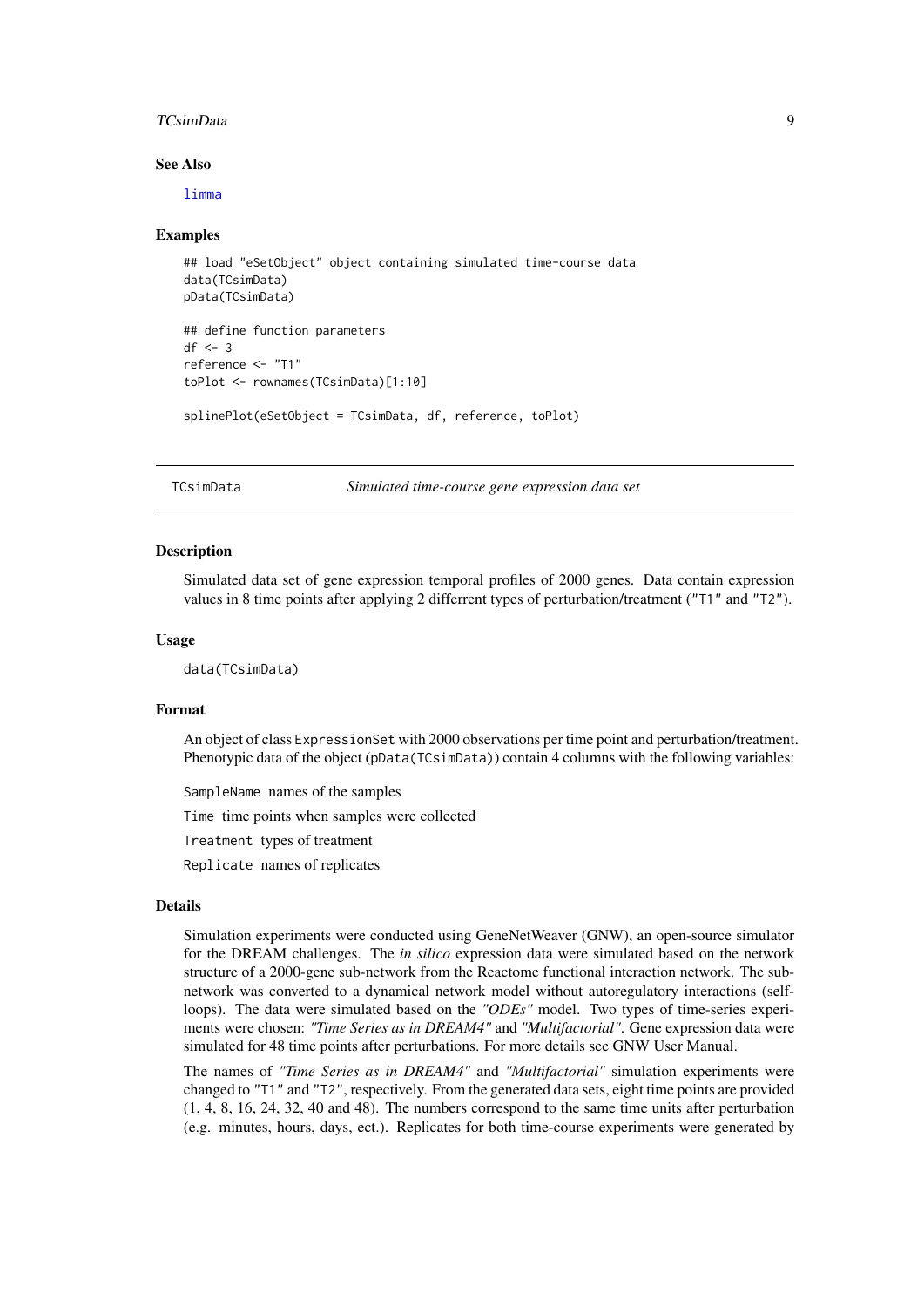the addition of the normally distributed random errors with a standard deviation of 0.05 to the expression values for each time point. Subsequently, the entire dataset was normalized between 0 and 1.

#### Value

An object of class ExpressionSet.

#### References

Marbach, D., Schaffter, T., Mattiussi, C., and Floreano, D. (2009). Generating realistic in silico gene networks for performance assessment of reverse engineering methods. *Journal of Computational Biology* 2(16), 229-239.

Schaffter, T., Marbach, D., and Roulet G. (2010). GNW User Manual. [http://gnw.sourceforge.](http://gnw.sourceforge.net) [net](http://gnw.sourceforge.net)

Reactome project. Reactome Functional Interaction Network. Retrieved September 25, 2015 from <http://www.reactome.org/>

#### Examples

```
data(TCsimData)
pData(TCsimData)
head(exprs(TCsimData),3)
```